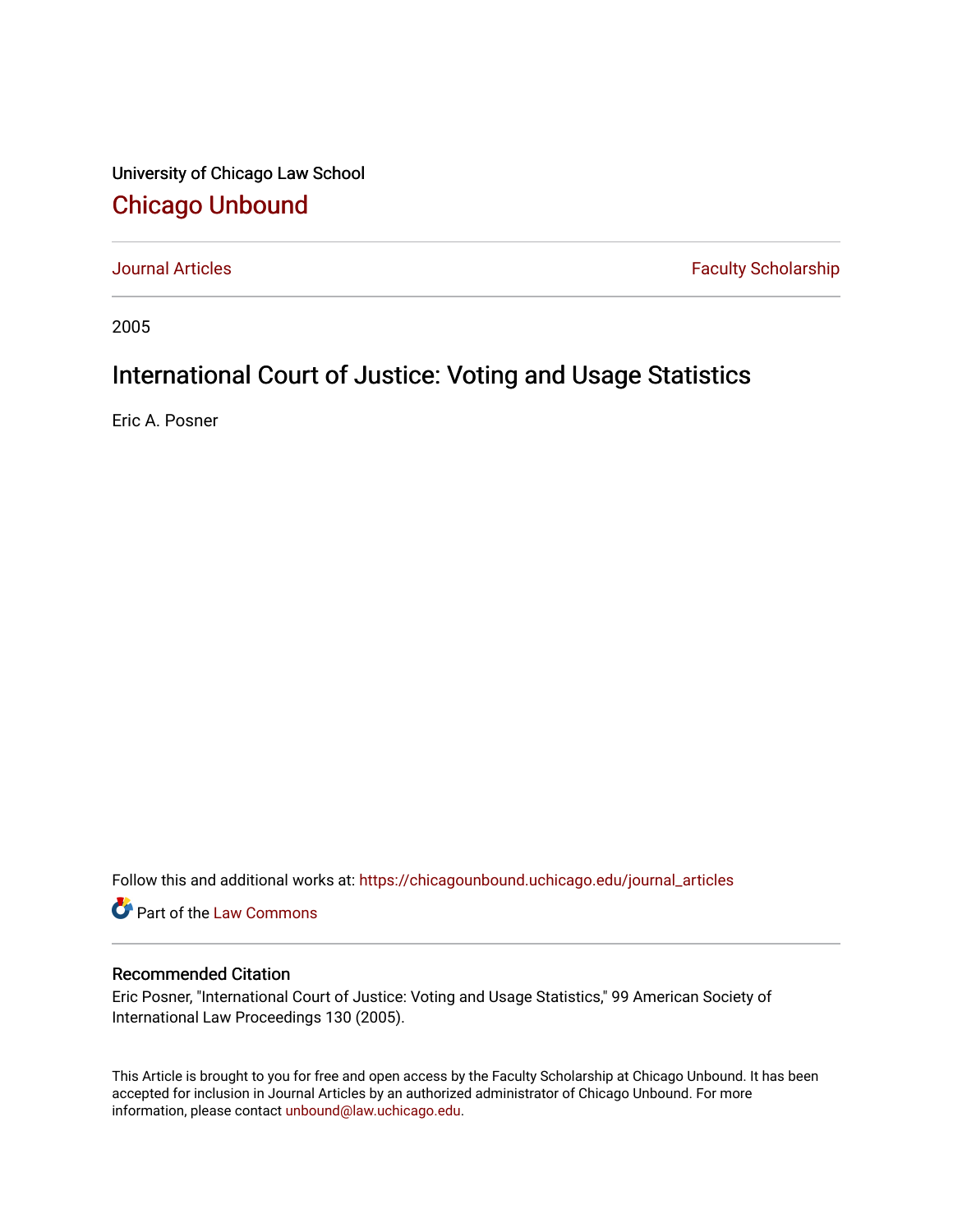## **ALTERNATIVE PERSPECTIVES ON THE INDEPENDENCE OF INTERNATIONAL COURTS**

The panel was convened at **12:30** p.m., Friday, March **31, by** its chair, Richard H. Steinberg of the University of California at Los Angeles School of Law, who introduced the panelists: Eric **A.** Posner of The University of Chicago School of Law; Heiner Schulz of The University of Pennsylvania Department of Political Science; Judge Rosalyn Higgins of the International Court of Justice; and Karen **J.** Alter of the Northwestern University Department of Political Science.

#### **A MAP OF THE ISSUES**

#### *by Richard H. Steinberg\**

Do international courts matter? More specifically, do international courts behave sufficiently independently of the interests of powerful states to have a meaningful effect on state behavior?

Two clear and opposing stances on this question developed in the early 1980s and have framed much of the debate that has followed. The structural realist stance has constituted the null hypothesis. Deducing from regimes theory, this view holds that international institutions and courts cannot act in contradiction to the interests of powerful states. **If** a court does so, then powerful states will withdraw consent to its jurisdiction, or take other action that will cause the international court to collapse or become irrelevant. Therefore, the argument goes, international courts can have no meaningful independent effect on state behavior. Institutionalists have offered a competing perspective. Using economic logic, some institutionalists argue that international courts may have a meaningful independent effect on state behavior insofar as they solve cooperation problems that would not otherwise be solved. Some other institutionalists, influenced **by** sociology, argue that courts may meaningfully affect state behavior through the normative or cognitive "pull power" of legitimate decisions.

Three sets of research questions have emerged from this initial framing of the problem. First, what functions are performed **by** independent international courts? Several functions have been suggested, usually to buttress an institutionalist stance. Commentators have suggested that courts may complete incomplete contracts, clarifying ambiguities and filling gaps in treaties. Others have argued that the establishment of a court and submission to its jurisdiction may demonstrate the credibility of powerful states' commitment to a treaty. Still others have argued, particularly in the international criminal law context, that courts may help build or spread particular norms or principles embodied or implicit in a treaty.

Second, how should we conceptualize the extent to which international courts are constrained? Most commonly, a strictly formal analysis has been used: treaty rules and procedures are examined to identify the possibility of a check on or correction of a court. However, commentators have increasingly considered informal political factors that may constrain the independence of international courts, such as threats to halt budget contributions that support an allegedly activist court; threats to diminish or deny a court's jurisdiction; establishing a conservative selection process for judges, such as use of a "litmus test" for their selection; limiting the tenure of judges; refusal to comply with court decisions; and threats to rewrite

**<sup>1</sup>** Professor of Law, University of California at Los Angeles.